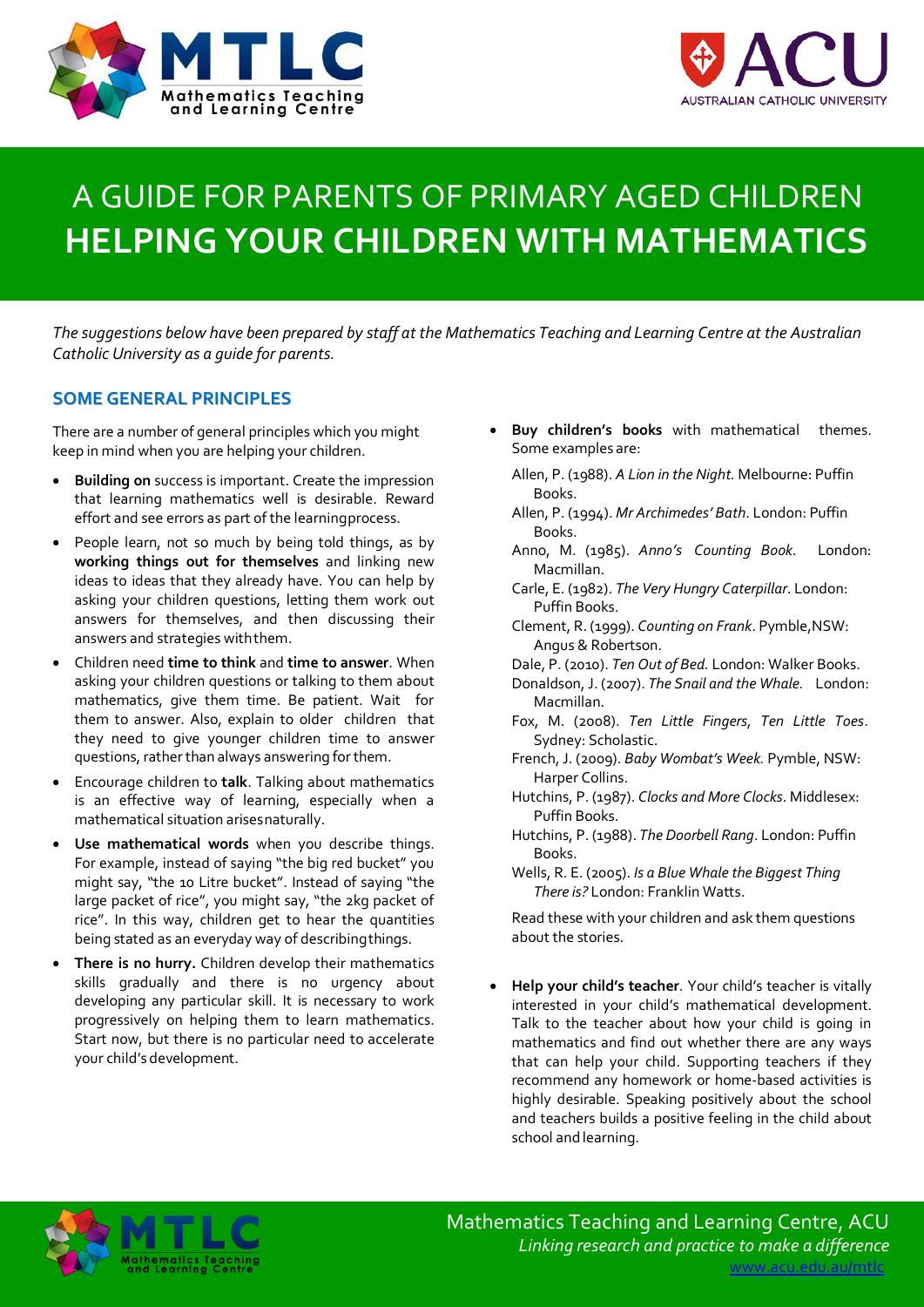# **SOME SUGGESTED ACTIVITIES**

*The following are some activities that you can do with your children. Some are general and some relate to specific aspects of the mathematics curriculum.*

#### *ESTIMATING*

Estimating is an important activity and applies to all aspects of mathematics. Whenever possible, ask your children to estimate quantities. For example, you might ask children to:

- Estimate the number of jelly beans in ajar
- Estimate how many people are in theroom
- Estimate how many pieces of bread are in aloaf
- Estimate the biggest house number in the street that you have just turned into
- Estimate how far it is to a particular point in the distance whilst driving
- Estimate how long it will be until you walk to a particular point
- Estimate the crowd at large sporting events, such as footballmatches
- Estimate how many steps there are from the bottom to the top when you are walking up somestairs.

On some occasions, work together to find the actual amount, distance etc.

# *REMEMBERING*

It is helpful for children to get practice at remembering numbers and other information. Examples of the type of information which we commonly try to remember are:

- Telephone numbers: when children are young, you might ask them to repeat back to you 2 or 3 number in a row; as they get older they should be able to repeat back longer strings, and even to remember some numbers such as their own phone number and those of theirgrandparent
- Addresses: help the children to learn their own address and others such as theirgrandparents
- Car registration numbers
- Birthdays: children can learn the birth dates in your family, and also those of other relatives andfriends
- Times of special events.

# *LENGTH*

We often compare objects and distances by length and height. Children can first do this without using units, then using informal units (like paces). Then they learn about metres, centimetres and kilometres. Also:

- When you are measuring with sewing or building materials, ask the children to estimate where a particular mark would be
- Put up a height measurer marked in centimetres on which the children can record their height at progressive intervals, such as once every two months. The children take an interest in the way that theygrow,

and it also provides a language for describing how their height is changing.

• Discuss lengths, heights, distances, angles which arise in sporting events (e.g., the Olympics)

# *WEIGHING*

Children learn first to compare things by hand, and by using balances. Later they learn about kilograms, and grams. You can:

- Talk to children about different ways of weighing things
- Talk about containers in terms of how much they weigh
- Compare the size and weight of items in the supermarket
- Using language of heavier or lighter when comparing the weight of items
- Ask them to find something that might weigh the same as a packet of rice , forexample
- Weigh ingredients when you are cooking (learning to cook is helpful in manyways).

# *CAPACITY*

Children learn to compare containers by their capacities. Sometimes children think that a tall skinny glass holds more than a short fat one. Playing with containers and water helps. Children can use water or rice to compare the capacity of containers. They also learn about litres, then about millilitres. You can:

- Talk about the size of containers of items such as washing detergent bottles and medicineglasses
- Ask them to find something that they think has the same capacity as their drinkbottle
- Describe objects in terms of their capacity such as the 375 mL bottle of Coke, or the 5 mLspoon.

#### *TIME*

It is important that children can read both analogue (clockface) and digital time. It is useful to get them to learn to do particular tasks, such as:

- Setting alarms and TV programs torecord
- Asking the children "What is today'sdate?"
- Keeping track of family birthdays and knowing which ones are coming
- Estimating then checking how long it would take to find a particular name in the phonebook
- Examining use-by-dates on items and comparing the dates with today's date
- Reading timetables: for example, ask "What time train would we need to catch to get to the football by one o'clock?"
- Asking time calculations like "How long is it from now until....bedtime?" "How long till your next birthday?"
- Finding birthdays or special events on the calendar

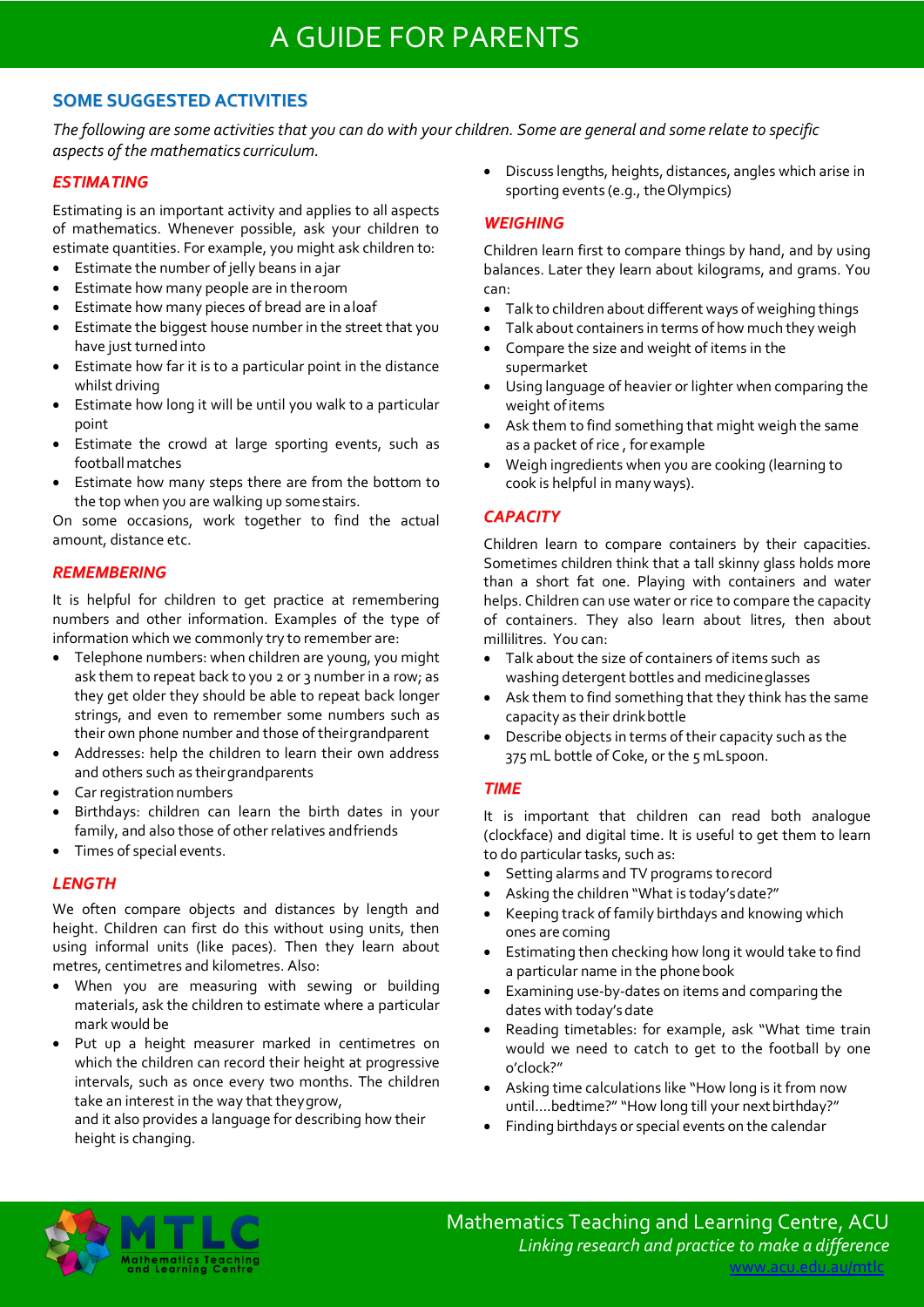# A GUIDE FOR PARENTS

### *MONEY*

For obvious reasons, children can learn about money at home. This can include:

- Calculating money amounts and different ways to use coins and notes to present particular amounts – e.g. "Show me \$2.50", "How much do I have in myhand?"
- Calculating which of two different size items is the better buy and discussingstrategies
- Giving change, particularly change from \$1 or \$10
- Asking how much change they would expect toget.

### *DIRECTIONS*

Parents have a variety of opportunities to help children learn about directions. You might like to:

- Describe how to do various household tasks e.g. setting the table, give instructions like "Put the fork on the left hand side, the knife and soup spoon on the right hand side and the soup spoon on the right hand side of the knife<sup>"</sup>
- Use north, south, east and west to give directions rather than simply pointing
- When travelling in the car if you need to use the street directory, let the children direct you. Let them find out how to locate your destination and then direct you using the street directory.
- When there are maps, such as maps of the school, maps of the suburb, maps of the city, or zoo that the children need to use for navigating or locating, let them take some responsibility for interpreting suchmaps.

#### *SHAPES*

Children can learn about shape names by hearing them used in everyday speech. You can also:

- Use shape names to describe objects, such as the square table, or the rectangular vegetablegarden
- Get them to sort the cutlery drawer
- Play 'I Spy' games when travelling or walking. I spy with my little eye something that is shaped like a hexagon
- Do jigsaw puzzles together and ask the child to imagine the piece they need for a particularspot
- Have them help tidy items in the toolshed
- Make buildings using different shapedblocks.

# *LEARNING TO COUNT*

Learning to count is important. Counting 1,2,3,4….. is the main way, but also counting using patterns:

| 2, 4, 6, 8                 | 5, 10, 15, 20   |
|----------------------------|-----------------|
| 100, 99, 98, 97            | 100, 90, 80, 70 |
| 0.5, 1, 1.5, 2             | a, b, c, d      |
| Monday, Tuesday, Wednesday |                 |
| January, February, March   |                 |
|                            |                 |

Nursery rhymes help with forwards and backwards counting. "Five little ducks", "1,2,3,4,5, once I caught a fish alive", "10 green bottles", are just a few examples of the nursery rhymes you can saytogether.

When walking around the block, predict the next house number and then check.

# *NUMBERFACTS*

Knowing number facts is very useful for the future mathematical studies of your children. You can help by taking an interest and by giving them practice. There are a number of important elements about learning tables and number facts.

First is that all the number facts come in families. If the children know, for example, that  $5 + 2 = 7$  is the same as  $2 + 5$ = 7, and relates to  $7 - 2 = 5$  and  $7 - 5 = 2$ , then they know a lot of facts. The same is true for multiplication. If they know that  $5 \times 4 = 20$ , they also know  $4 \times 5 = 20$ ,  $20 \div 5 = 4$  and  $20 \div 5 = 12$  $4 = 5$ .

Next they need to learn general principles such as adding 1, adding 2, doubles, near doubles  $(5+6)$  is the same as  $5+5+1$ , adding 10, adding 9 (by adding 10 and taking away 1). For multiplication they can learn about doubling  $(x \text{ by } z)$ , multiplication by 10, 5, 4, 3, first, then the rest.

# **Using Mobile Devices to Encourage Mathematical Thinking in Children**

There are many applications (apps) available for mobile devices (eg. Phone, tablet, iPad). Many generic apps come with these devices, while others may be downloaded from app stores. We recommend FREE apps, best downloaded while connected to WiFi. Look for the *Lite* version of apps. This is a good way to try an app for free and then upgrade for a small cost if you find the app is exactly what you are lookingfor.

The suggestions below are for apps that come with most devices:

- Go to the app store and search the category Sports for those of interest to your child. Exploring and comparing team and individual results can be quite mathematical.
- Using the Camera App, your child could photograph everyday objects and sort them into similar shapes; *t*ake a photo of one object from different views (e.g., above, front, side); or take a sequence of photos as an event is occurring (e.g., building a tower with blocks) and then challenge the family to place them in the order they might have beentaken
- *Maps Apps* Your children can use these apps to plan the route to their next party or outing with thefamily.
- *Calendar Apps*  We live our lives around our calendar, so it is important that children understand its structure. Have your child add family events to the calendar.
- *Weather Apps*  Children can check the weather app a week/day before some event to assist inplanning.



Mathematics Teaching and Learning Centre, ACU *Linking research and practice to make a difference*